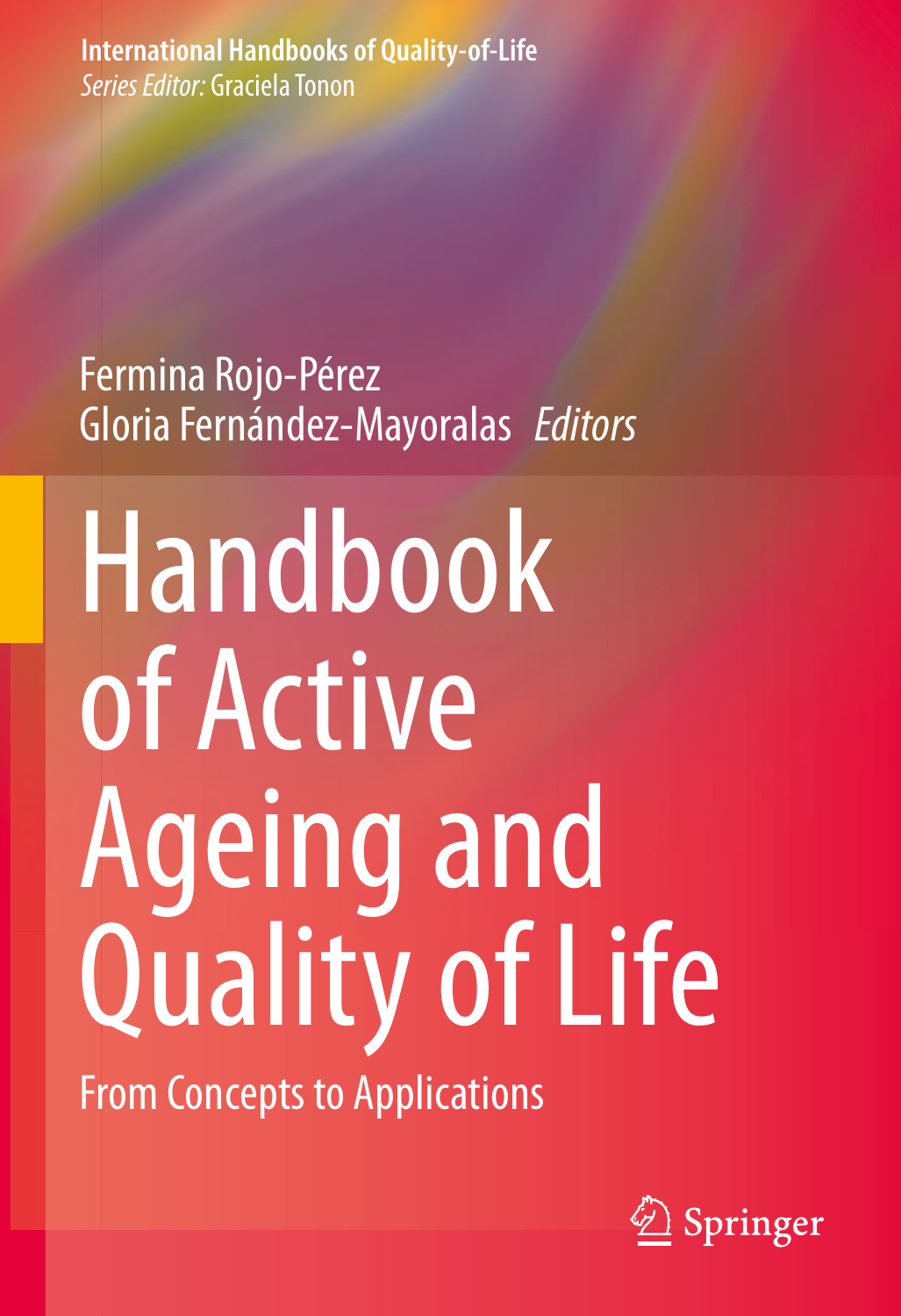

# "Active Ageing": Its Relevance from an Historical Perspective 10

Julio Pérez Díaz and Antonio Abellán García

# 10.1 Introduction

After several decades of gestation and increasing relevance, Active Ageing received definitive support as a strategy of the international policy on ageing in an official World Health Organisation (WHO) document presented at the World Assembly on Ageing of 2002 in Madrid. Its title was eloquent: "Active Ageing: a Policy Framework" (World Health Organisation [2002\)](#page--1-0). The United Nations health agency thus became the concept's principal guarantor and promoter, as well as its main reference when today seeking its definition ("the process of optimising opportunities for health, participation, and security in order to enhance quality of life as people age. Active Ageing applies to both individuals and population groups. It allows people to realise their potential for physical, social and mental wellbeing throughout their lives and to participate in society according to their needs, desires and capabilities, while providing them with adequate protection, security and care when they need assistance").

However, in 2015 the WHO itself has begun to give abundant evidence that its future strategy abandons this concept. It did not mention Active

J. Pérez Díaz (⊠) · A. Abellán García

Institute of Economics, Geography and Demography (IEGD), Spanish National Research Council (CSIC), Madrid, Spain

Ageing in its "World Report on Ageing and Health" (World Health Organisation [2015\)](#page--1-1), which bore a status similar to the 2002 document. Nor did it do so in other strategic documents in this area, such as the "Strategy and Action Plan on Ageing and Health 2016-2020", or the scheduled "Decade of Healthy Ageing 2020-2030" (Clare [2019\)](#page--1-2).

Such a radical change in the WHO's dialectic leads to a variety of questions: what has happened? Has the concept already served its purpose? If so, with what results? Is this abandonment exclusive to the WHO or is it common to the other actors who plan for a better old age in the future? (always taking into account that these actors belong predominantly to the part of the world where mortality has already decreased significantly and the aged persons begin to exceed 20% in population pyramids, often higher percent than infant population).

These unknowns have suddenly been added to the ambiguity and polysemy always inherent to the Active Ageing, unknowns that the 2002 document had been able to curtail by turning the concept into an international and interdisciplinary reference. Until then, the progressive, spontaneous spread of its use in planning or research had also increased the need to delimit which of its multiple uses would be adopted in each specific case, and how it would be distinguished within the great family of concepts that always sought to characterise "good" ageing (healthy ageing, participatory ageing, ageing without ceasing labour

e-mail: [julio.perez@cchs.csic.es](mailto:julio.perez@cchs.csic.es); [antonio.abellan@cchs.](mailto:antonio.abellan@cchs.csic.es) [csic.es](mailto:antonio.abellan@cchs.csic.es)

 $\circ$  Springer Nature Switzerland AG 2021

F. Rojo-Pérez, G. Fernández-Mayoralas (eds.), Handbook of Active Ageing and Quality of Life, International Handbooks of Quality-of-Life, [https://doi.org/10.1007/978-3-030-58031-5\\_10](https://doi.org/10.1007/978-3-030-58031-5_10#DOI)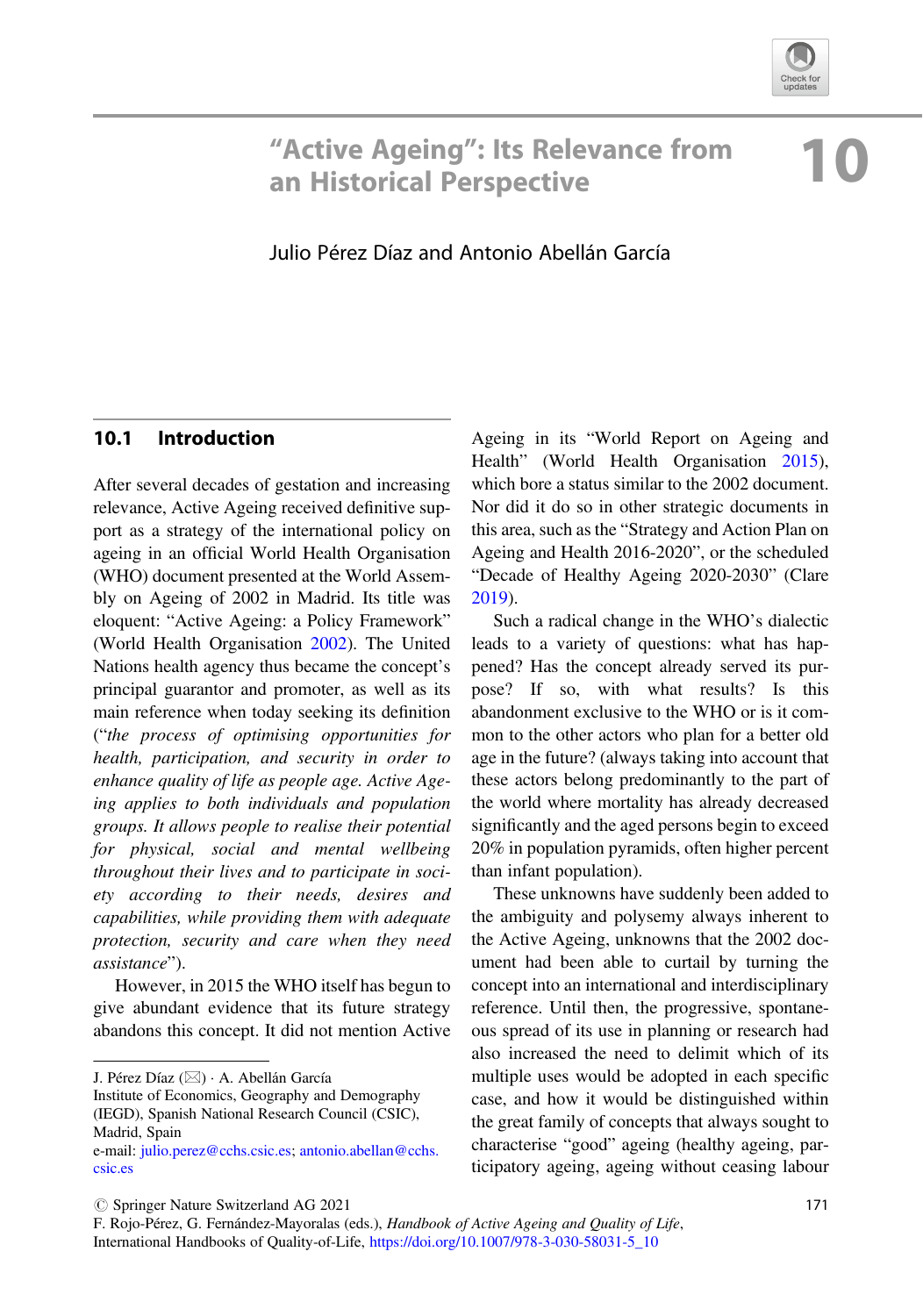activity etc.). In fact, during the first decade of the twenty-first century, when Active Ageing attained the peak of its adherence and popularity, the task of clarification and delimitation of the concept itself became a relevant goal of research.

The study proposed in this chapter is also an attempt at conceptual clarification. Its specificity lies in the fact that the path chosen is not semiological, bibliometric or document tracked (the existing literature is so plentiful today that it proves almost overwhelming). Rather, it is a broad interpretation of the historical development in the construction and use of Active Ageing, embracing too its present and surprising abandonment by the WHO.

We know that Active Ageing has had different impacts and developments as observed in its political/instrumental dimension or its theoretical/conceptual dimension. In the former, it has generated increased practical regulatory activity (entities, financing, legislation, etc.) during the past two decades. However, in "scientific" terms, together with the aforementioned problems of definition and classification (Moody [2005](#page--1-3)) it has also brought operationalisation and measurement difficulties.

The question arises whether its abandonment by the WHO is a response to the poor results of Active Ageing in one or another dimension (or in both). Or whether, despite its usefulness and effectiveness, there has been a change in the historical or institutional context that has caused it to be left behind. The response obliges clarification of its origins and trajectory in any of its areas of application. What follows is a proposal for a temporal map of the major landmarks that have marked its historical evolution by setting it against the backdrop of the interest in treating population ageing and the way to do so. Our hope is to contribute to greater understanding of Active Ageing as a tool and its present situation following the WHO's shift.

#### 10.2 The Origins

Ever since literature about old age has existed, there have been references, of varying degrees of

vagueness, to principles or practices that lead to good ageing. These have been enunciated by thinkers of all times, but especially those who, from the field of medicine, have suggested keys to good health throughout life (food, exercise, medications etc.), and their historical recapitulation is a recurring part of early major treatises of geriatrics (Nascher [1914](#page--1-4)). However, a significant degree of precision and theorisation on the keys to good ageing was not reached until the psychosocial and geriatric discourses of the 1950s.

These were far of be adopted in public policies as a planning tool. What they proposed, from a highly medical and sectoral perspective, were the first gerontological theories, closely related to daily practice in rest homes. The aim was to find a general guideline for action that promoted "good ageing" for those institutions.

One of the earliest, that of "disengagement" (Cumming and Henry [1961](#page--1-5)) considered ageing as an irreversible process of function, capacity and social relationship loss. It therefore led to a gerontological practice that promoted social detachment and abandonment of previous activities, in "harmonious" preparation for the inevitable (a theoretical framework, incidentally, that was highly favourable to the institutionalisation of old age). In contrast, the same period saw the proposal of "active ageing" (Havighurst [1954;](#page--1-6) Maddox [1963](#page--1-7)), a direct forebear of today's concept. A polar opposite to Cumming and Henri, it understood that maintaining links, activities, even new learning, held the key to a successful old age.

Theories about the nature of ageing and the best way to intervene in it continued to develop and proliferate during the 1970s. These employed very different approaches, but particularly "psycho-social" ones, such as role theories (Rosow [1970\)](#page--1-8), subculture (Rose and Peterson [1965\)](#page--1-9), continuity (Atchley [1971\)](#page--1-10) or age stratification (Riley [1971\)](#page--1-11). However, our focus here is the final structuring of the policies to optimise the ageing process around the concept of Active Ageing.

In reality, the policies about old age in this period were developed with very different bases: since the end of the nineteenth century, medical care for workers and their financial insurance in front to retirement had been the structural topics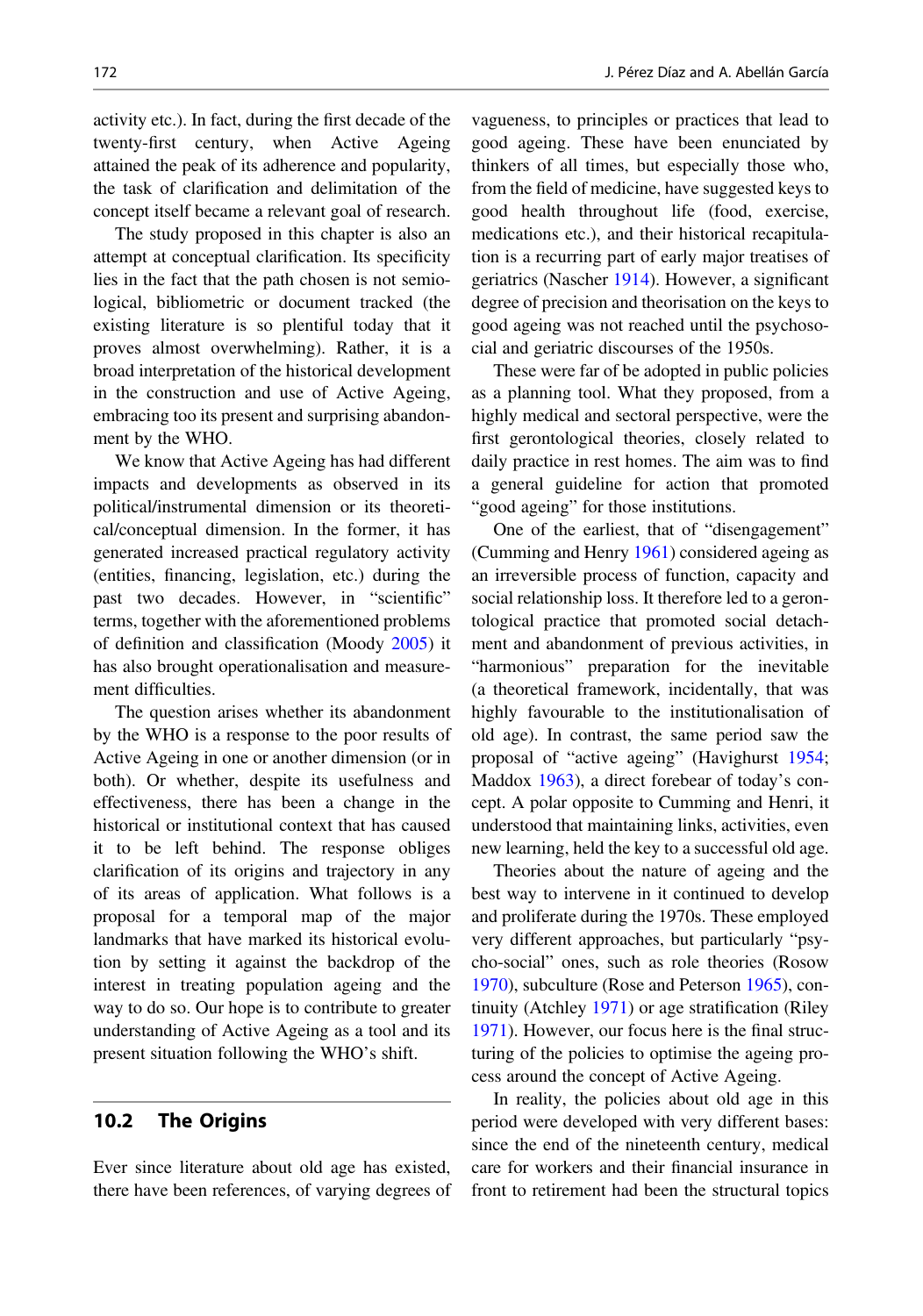with regard to State protection for old age, within the context of incipient social welfare policies. This political orientation responded in large part to a long history of worker and trade-union struggles, but additionally to the usefulness of the pact implicit in liberal parliamentary governments to halt workers' expansion, that was revolutionary initially, and Soviet later. In this way, old age as a State issue had always been linked to overwork, the right to rest and the protection of the worker from illness and poverty once working life had ended. In short, the core of the social policy about ageing was set in the ability or inability to work (Walker [1980](#page--1-12), [2016\)](#page--1-13).

Therefore, the first theories of Active Ageing, psychosocial ones, had little impact on the manner of State understanding and treating of old age. Active Ageing was a politically marginal issue during the years in which developmentalism reached its zenith, years of fast economic growth and expansive policies in public spending. Policy on old age continued focusing on and delving into "worker welfare", with different translations according to the most developed major regions where demographic change was already very visible, especially Europe or the US. Further afield, in most of the rest of the world, health remained a subject that was linked to over-mortality in the ages prior to old age, especially children, while the numbers of older persons were still at traditional lows (around 4–5% of the population).

Indeed, after the Second World War, European States had been forced to adopt reconstruction and welfare policies. The onus was on them to present their own political bloc advantageously against their opponent (in this point the two Europes, Eastern and Western, are convergent and competitive). In the US, on the other hand, the War had given way to a period of unprecedented expansion, with very rapid growth of the middle classes and with generations of young people who decades later would have the chance to retire in better conditions than ever before (Marmor [2017\)](#page--1-14); the universal health protection system for American old age, Medicare, was launched during the Johnson administration (1963–1968).

In addition to these two vectors, the theoretical one and that of State policies, the picture would be incomplete without adding demographic evolution itself (MacInnes and Pérez Díaz [2009\)](#page--1-15). Much less circumstantial and dominated by long-range trends, the numbers of older people in the richest countries was progressively increasing. By the end of the 1970s, the proportion of the over-60s, around 5% in all historical human populations, reached 16% in the US and 17% in Europe (while on continents such as Africa, the figure barely exceeds 6% today) (United Nations [2017\)](#page--1-16). This factor was still little in evidence in the political discourse on old age. Despite the increase in life expectancy, the baby boom of the 1950s and 1960s had greatly reduced concern about the population pyramid, which still showed a very broad base, far from what began to occur in the 1970s.

Transfer of the emphasis on protection policies, from worker's health to general health, began to take place after the Second World War, although old age was not yet its central theme. The focus was on general mortality, summarised in the indicator "life expectancy at birth", which in a good part of the world remained at the archaic value of under 40. In developed countries, it was already around 60. Indeed, in the subsequent quarter-century, there was notable progress but health and old age remained separate as two main lines of political concern. Their merger into a single strategic objective only occurred after the economic and political earthquake that hit in the 1970s.

# 10.3 The Crisis of the 1970s and the Change in the Conditions for Considering Old Age

The 1970s began with a very similar situation, which could be termed post-war developmentalist. However, profound changes soon took place worldwide that completely subverted the picture we have just drawn.

In 1973, the price of crude oil rose dramatically on international markets, triggering a chain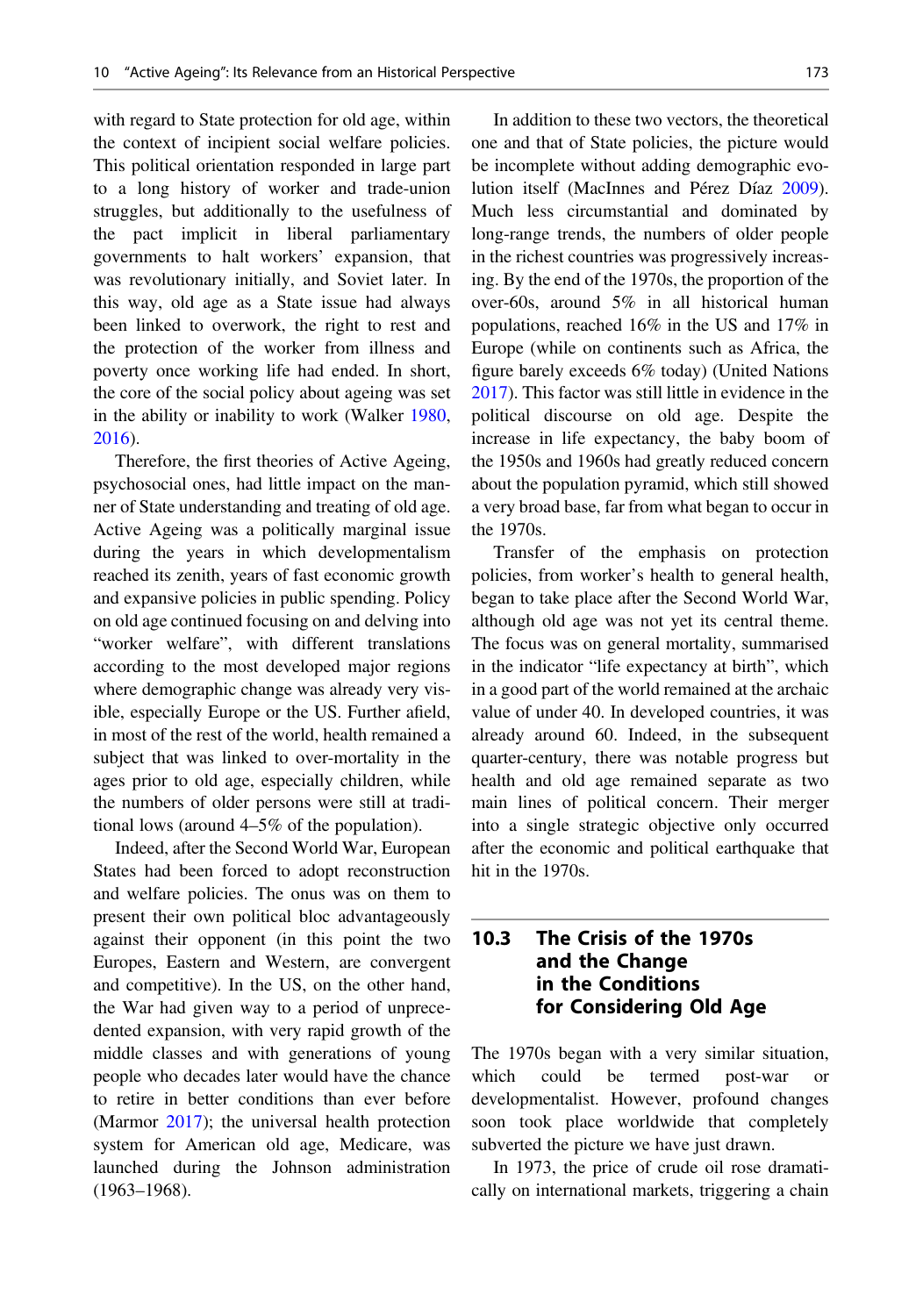of effects. By the end of the decade, the economic development model, based on industrial production and employment, and supported by cheap oil, had already begun to decline. The deficit of the leading States soared, without Keynesian policies appearing of any use on this occasion. The second oil crisis, in 1979, led definitively to a rethinking of policies, public spending and the relationship between State and market.

As regards old age, a paradox was produced. For the first time, and only in the most developed countries, an international economic crisis had found older people minimally protected in their income. Never before had an aged generation attained a full, uninterrupted working life, in paid employment and in a principally urban and industrial economy. Combined with the fact that public retirement systems had been deployed intensely after the Second World War, it would be seen that this crisis had very different effects on different ages than before.

Any previous economic crisis had forced workers to prolong their working life indefinitely, even to the point of total exhaustion and death. By contrast, the effect of this crisis was the mass early retirement of workers of mature age. Not only was there huge destruction of employment, but this was concentrated in occupational sectors where increasing proportions of workers had become consolidated and mature, until they had become the majority. In the face of the collapse of a complete production model, closure or reduction in workforce was facilitated by States resorting to the funds accumulated by contributors, allowing and even encouraging the early retirement of a large number of workers (this was justified by the need to pave the way for their substitution by the young, which was mere rhetoric because their entry into the labour market was also significantly blocked in those years). The effects were so great that they significantly brought forward the average retirement age (Guillemard [1993\)](#page--1-17).

The period's economic and productive slump interacted with the demographic point in time: mass generational survival during adulthood, limitation of births by couples who had already completed their family projects in the 1960s and

70s, at unusually early ages, the commercial emergence of "the pill" that provided the youngest with a cheap and effective method to dissociate the forming of a couple from a first child and sizeable relative surpluses of youth labour in a market that had shut its doors (Easterlin [1968;](#page--1-18) MacInnes and Pérez Díaz [2008\)](#page--1-19).

The baby boom was coming to an end. Fertility rates in the wealthiest countries again began a downward path, which this time led them to minimums they had never experienced before. Although this demographic drift was not a mechanical reflection of the slow progress in improving life expectancy and of the increase of survivors in old age, the rapid decline in the number of births helped to draw public attention to demographic ageing, which was accelerating.

Finally, the demographic weight attained by old age forced the issue of good ageing away from strict care or geriatric practice, or from trade union programmes and social democratic policies on good retirement. Instead, it was placed in a much more general medical and social perspective. In fact, the watchwords began to be "epidemiological transition", rather than the traditional "demographic transition" (Omran [1977\)](#page--1-20). The mere evolution of the population pyramid modified the map of the principal pathologies and causes of death, or of health policies. Care systems created around maternal and child health and the fight against infectious diseases, began to confront the need to adapt to the new majority profile of beneficiaries, who were now much older, and of their principal medical conditions (cardiovascular, degenerative diseases etc.). In this evolution, a milestone was the creation in 1975 of America's National Institute of Aging (NIA), within the general framework of the National Institute of Health.

In summary, the question of how to grow old moved during the 1970s from geriatric practice to a much more general medical-health perspective, one that responded simultaneously to a serious international crisis, to new trends in economic management by States, and to an unprecedented demographic shift.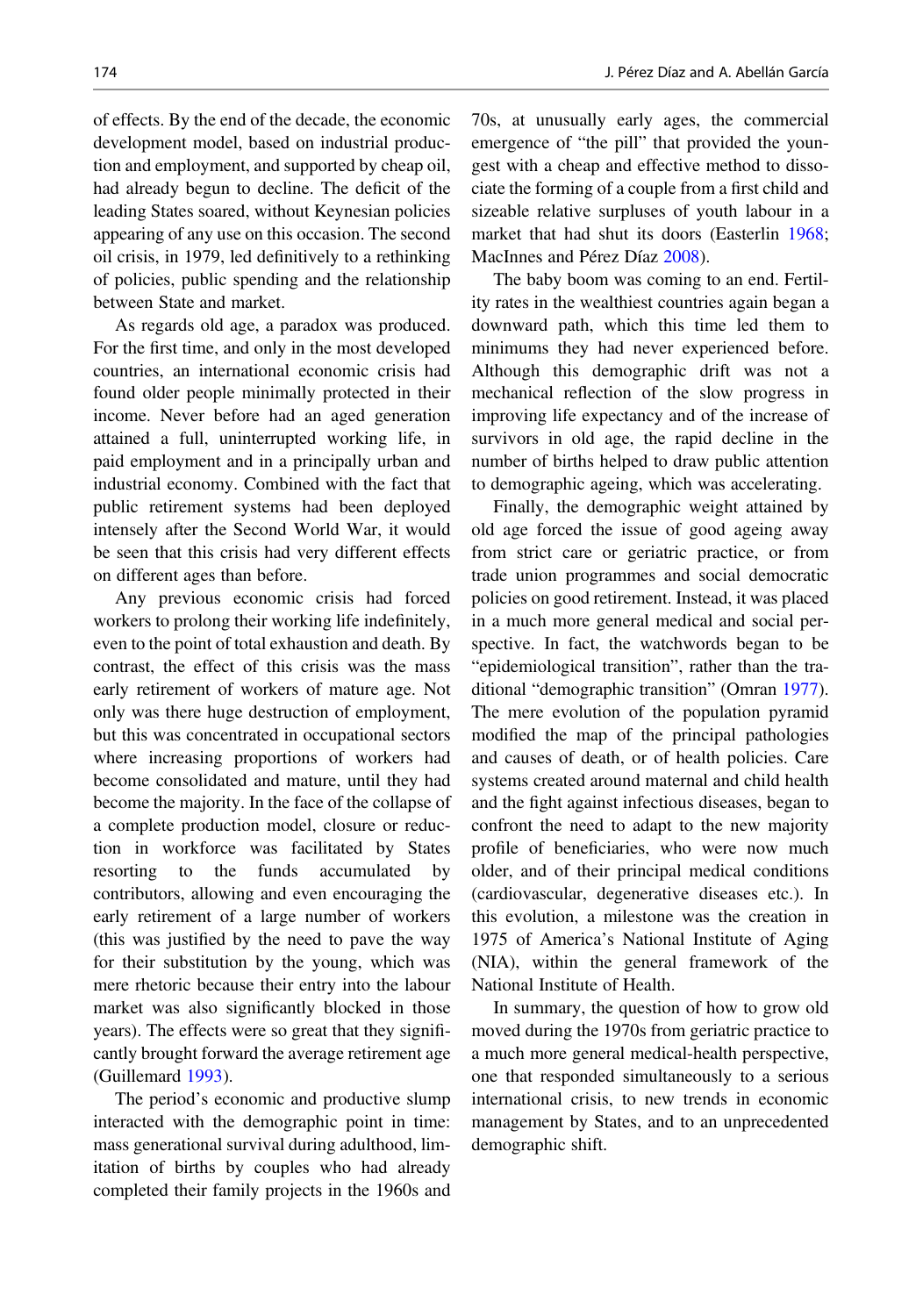# 10.4 The 1980s and New Economic Policy: Old Age as a Problem

The internationally generalised politicaleconomic formula for dealing with the crisis included a profound revision of the role of the State and public spending in their economies. The mandates of Ronald Reagan (1981–1989) and Margaret Thatcher (1979–1990) were emblematic of the new economic policy, but their momentum could also be found in the new recipes of institutions such as the World Bank or the International Monetary Fund (Stiglitz [2002](#page--1-6)). These were applied inflexibly in the other, less industrialised, part of the world where the crisis was concentrated in an external debt that had become impossible to pay, or in the dismembered Soviet bloc, in a brutal shift towards the free market.

The reduction in public spending was preached in highly different spheres (except in no-go areas, such as defence). This meant that social and old age protection and, in fact, the very change in the age structure were subjected to profound "revision." In this tidal shift, academic research and think tanks played a significant role.

The crisis and subsequent adjustments bolstered one of the most literal meanings of Active Ageing, which referred to the maintenance of labour activity and economic productivity (Foster and Walker [2014](#page--1-21)). Paradoxically, the crisis led to "employment restructuring" (obligatory in companies, but promoted too by States), whereby a significant proportion of workers in the final stages of their working lives, saw their definitive departure from the labour market abruptly brought forward. The aggregate result was a significant reduction in the average age of effective retirement, which had always been above 65 and which fell to under 60 in many developed countries. In this way, support for adjustments and early retirement co-existed in the 1980s with conflicting support for the prolongation of the years of work activity (Active Ageing in labour terms). Also quickly evident was the lack of preparation with which huge numbers of workers saw their working life terminate without their having planned for the moment or the life strategies they were going to adopt. Therefore, the crisis produced an important precedent of what we now consider Active Ageing; not in the discourse on the prolongation of working life, but in the early preparation for retirement in order to enjoy an equally active and satisfactory life subsequently.

In the 1990's, the average effective retirement age stopped decreasing. However, there was divergence with the US, where it stayed very stable at around 65, while in Europe it reached much lower levels before stabilising. This may explain why in the US during this decade the discourse about good ageing placed less emphasis on work activity and more on health, while in Europe remaining in work was much more the focus.

With regard to pensions, there was a proliferation of "actuarial" studies announcing the unsustainability of public systems. Such studies lacked originality in methodological terms and were supported by population projections by the classic component method, but also by new economic theories such as those of the Chicago School (Friedman [2002](#page--1-22)).

The best example of this academic-financial synergy was the privatisation of the Chilean pension system in 1981, personally led by Milton Friedman. It was soon imitated by other countries, such as Mexico. The surge reached Europe which, although reluctant to privatise, witnessed an extending of the State's promotion of voluntary, or even obligatory, complements to public pensions through other private savings products. Although take-up was slower, this was made explicit in the EU White Paper on Pensions (European Commission [2012a](#page--1-23), [b](#page--1-24)).

The social sciences also saw the deployment of a "sociological/political" discourse that re-examined the State's historical role towards the family with regard to welfare. It was claimed that the traditional protective functions of the family had been "usurped" by the insatiable public services, with negative results, and that such protection would improve if this were returned to the family (Kertzet and Laslett [1995\)](#page--1-25). Although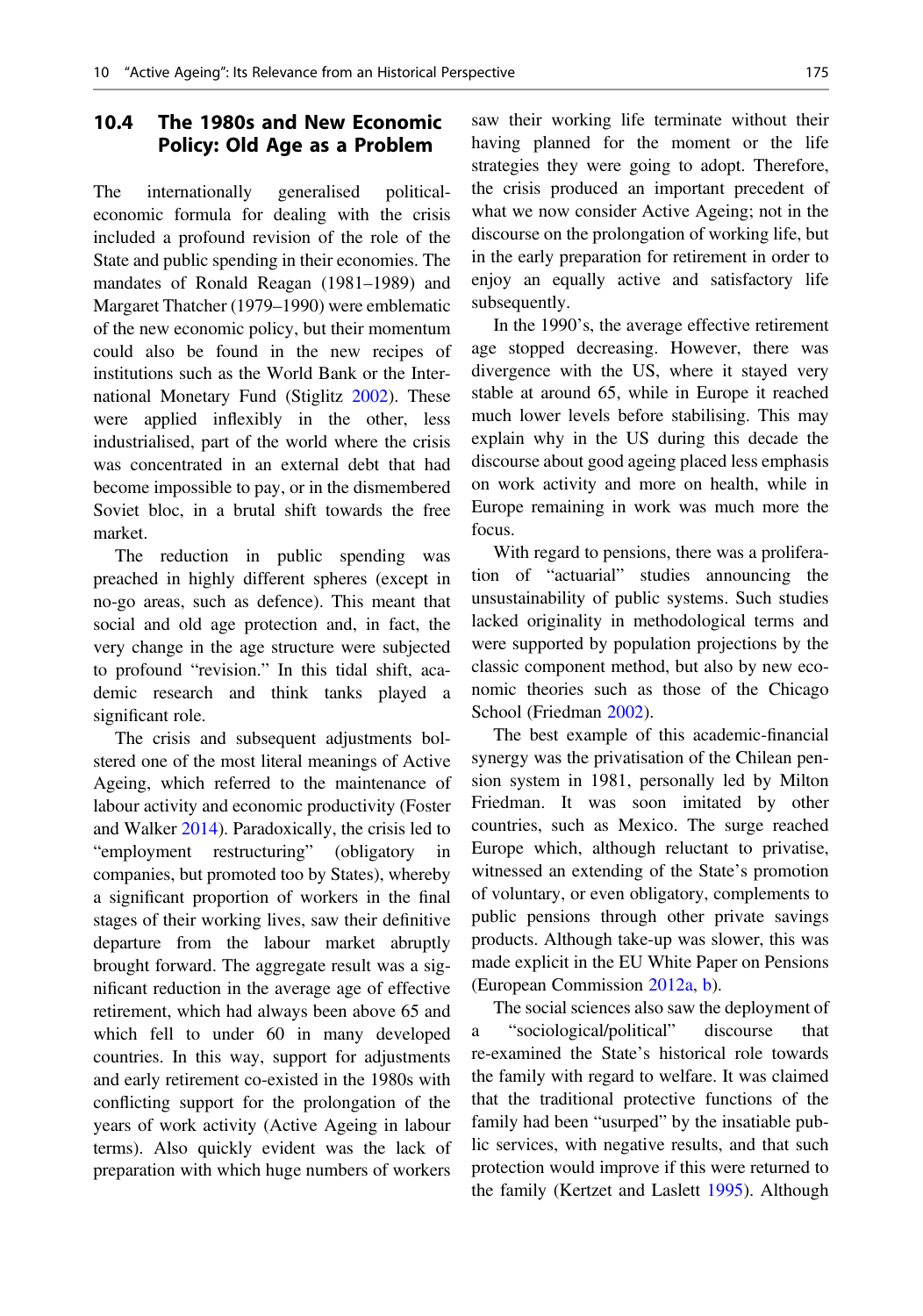this discourse was applied to multiple facets of State intervention (some even extended it to children's education), it was especially geared to the old age that needed personal care. These were the years that saw the emergence of language about "formal" and "informal" care (Froland [1980\)](#page--1-26).

In demography, finally, the focus of the discipline began to shift. Since its birth in the late nineteenth century, it had as its central theme "low fertility" and the fear of demographic decline (for ideological reasons and international competition, even in war, because in reality these were years of unprecedented population growth) (Teitelbaum and Winter [1985](#page--1-27)). After two World Wars and the baby boom that the developed world experienced right at the end of the second, the focus had changed from the low fertility of the wealthy world to the "excessive fertility" of the barely advanced world, especially the Asian continent, a vector for the spread of communism. Only after the baby boom had concluded, the USSR decomposition and the return of a sustained decline in fertility, coinciding with the industrial crisis and new economic policy, was the attention of demographers finally drawn to changes in the age pyramid. The best illustration of this thematic breakdown of the discipline itself was provided by a survey that IUSSP (the world association of demographers) conducted of its members in 2009, canvassing their opinions and attitudes about their field of work, their research topics, their applications, the biggest current problems to be solved or the policies required to confront them. When the analysis of the almost one thousand completed questionnaires was published, the thematic and political predominance of "ageing" was overwhelming (Van Dalen and Henkens [2012](#page--1-28)).

But the major emergence of the subject of old age during the 1980s, in addition to showing up in the social sciences, economics or demography, was observed especially in the field of health. It was there that a first global review on public strategies on old age appeared, a precedent of what would be articulated around the concept of Active Ageing.

# 10.5 Adding Life to Years, the Strategic Shift of the WHO

The accumulated changes that led to this first emergence were highly diverse and some of them have already been stated. They included truly disruptive political, ideological and economic factors, beyond the abandonment of Keynesian policies, which were replaced by policies of adjustment, expenditure control or liberalisation of the public sphere. In general terms, advanced societies moved abruptly from a principally industrial economy to one of services, in which the care of people occupied a central place.

However, the demographic and health situation was also regarded as a key focus of the major collective problems in which old age and its growing significance was always indicated as a threat. Terms such as "demographic winter" or even "demographic suicide" were coined, attributing the new population pyramid as leading to an imminent health crisis, the collapse of the public pension systems and the unsustainability of the Welfare State in general.

Perhaps the best example of this change in perspective was to be found in the general strategy of the WHO, this time with regard to mortality. Since the Second World War, life expectancy had been the indicator with the greatest presence, and the one that made the results of development and health policies visible. There could be said to be a real international race, especially between the two major political blocs, to show the greatest progress in years of life. Indeed, such progress occurred in a significant, sustained manner.

However, the new climate that followed the industrial crisis and the change in the political and economic paradigm coincided symptomatically with a radical rethinking of the international health strategy with regard to two crucial issues: the possibility of continuing to improve mortality, and the importance of disability for collective health. This shift was already evident in the Action Plan that arose from the First World Assembly on Ageing in Vienna, organised by the United Nations in 1982 (United Nations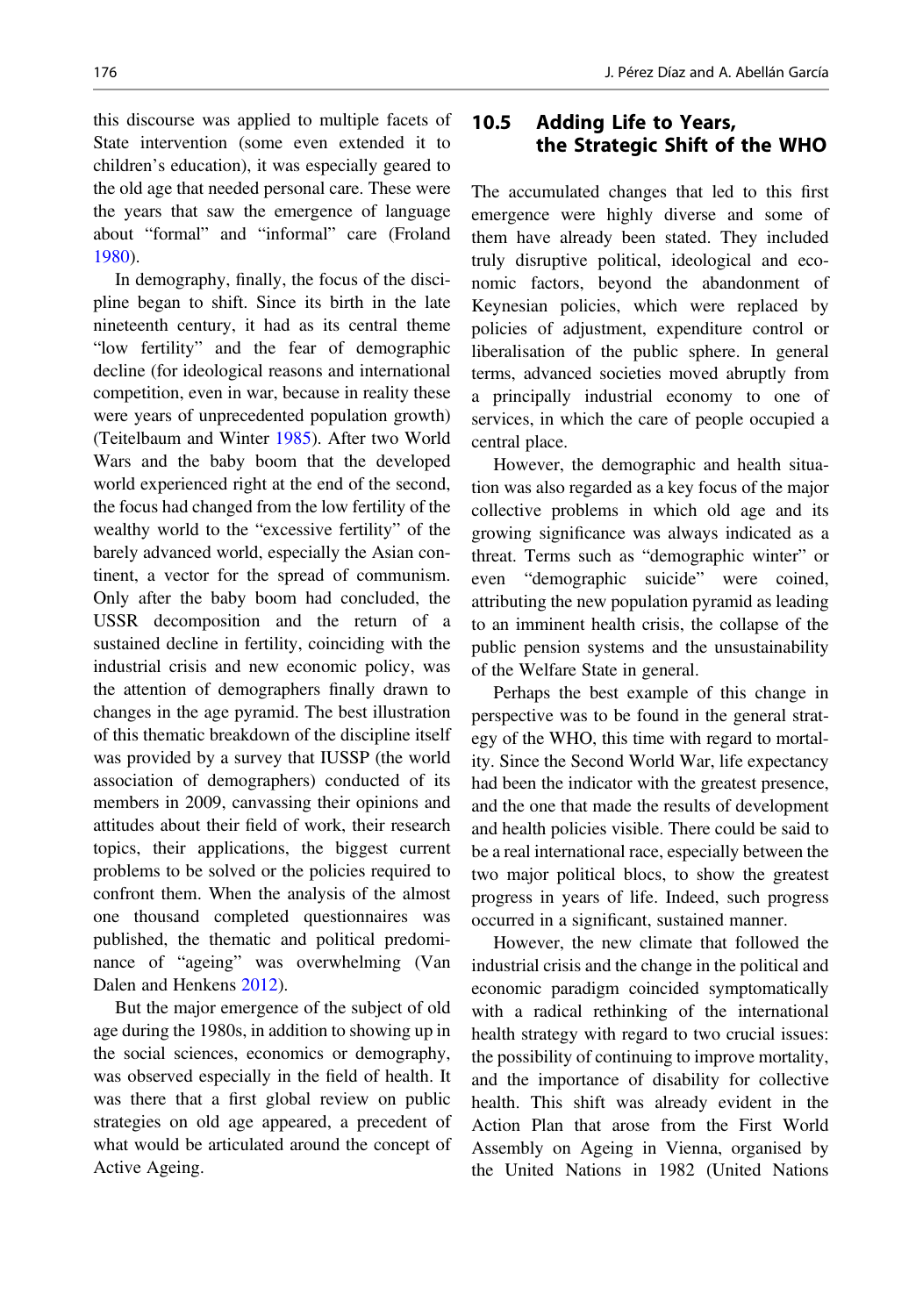[1982\)](#page--1-29), and in the First International Conference on Health Promotion, organised by the WHO in 1986 in Ottawa [\(https://www.who.int/](https://www.who.int/healthpromotion/conferences/previous/ottawa/en/) [healthpromotion/conferences/previous/ottawa/](https://www.who.int/healthpromotion/conferences/previous/ottawa/en/) [en/](https://www.who.int/healthpromotion/conferences/previous/ottawa/en/)).

In short, the transition from mortality was regarded as having come to an end. In strict demographic terms, it began to be affirmed that the maximum life expectancy had already been attained by reducing or eliminating premature mortality, especially that of children. It could now not be improved much more in that direction, but it was not even worth making the effort; in line with Ricardo's reasoning about the diminishing yields of cultivated land, when infant mortality is already so low, the costs of any additional improvement grow exponentially and tend to infinity.

The other large age group where mortality remained high, old age, could have been the beneficiary of the efforts to continue increasing life expectancy. However, budgetary stability and the reduction in the public debt demanded by the new economic orthodoxy were accompanied by two presumptive convictions about the inconvenience of making that effort: (1) high mortality in old age was "natural", the limits of life expectancy were predetermined in each species and in the human species they had already been reached (Olshansky et al. [1990](#page--1-30)), and (2) even if the death affecting the old could be postponed, this artificially-prolonged life would only increase the years lived in poor health; it would be a pyrrhic victory.

In short, the 1980s marked a critical rethinking of growing health spending on old age. Its most radical exponent is Callahan ([1987](#page--1-31)), who stated directly that the concentration on health care and resources in old age was immoral and should be decisively slowed so as not to harm the other ages. Others, who were less radical, proposed the existence of an epidemiological and health transition associated with the new demographic situation, in which the primacy of infectious diseases, acute problems and early mortality had been replaced by degenerative diseases, chronic problems and late mortality (Omran [1983](#page--1-17)). Those warning of a pandemic of senile disease if the effort to extend the years people lived were maintained received the response that serious morbidity did not extend to all the years of old age but that it was "compressed" in the moments before death (Fries [1980\)](#page--1-32). Others predicted a future "dynamic" balance between health and morbidity, as these advances occur. In any case, the decade signalled the end of self-satisfaction about the progress against mortality. From then on, the aim was to improve the quality of life achieved rather than to keep adding on the years.

Secondly, this change in aspirations obliged health to be conceived in a more complex manner. Disability entered the public agenda as a problem that proved beyond the traditional medical framework. Since people's abilities did not depend exclusively on their physical or mental functionality, being also determined by the environment, resources and their interaction with other people, future ageing strategies could not focus solely on a person's functional state. They had also to embrace the conditions that surrounded them and that helped or hindered them from undertaking activities.

This new conception of health was not individual. But, in addition to being social i.e. collective, it posed a new problem in measuring people's own health. It was no longer possible to resort to medical or clinical data to build a general picture, information was needed on the health of the whole population and not only those who attended the doctor's surgery or were hospitalised. The aim was to establish their relationship with age and whether it had changed. It was necessary to be able to empirically determine the effect of the increase in life expectancy on collective and individual health.

Therefore, States and the scientific community were required to make a significant effort to generate knowledge. This was expressed in three main and complementary directions:

1. A call for proper statistical operations. In fact, the 1980s saw major surveys on health and disability (a notable paradigm shift, as this was no longer a question of medicallydiagnosed health, but of subjective responses in which self-perception was crucial). In addition to large national surveys (the first Spanish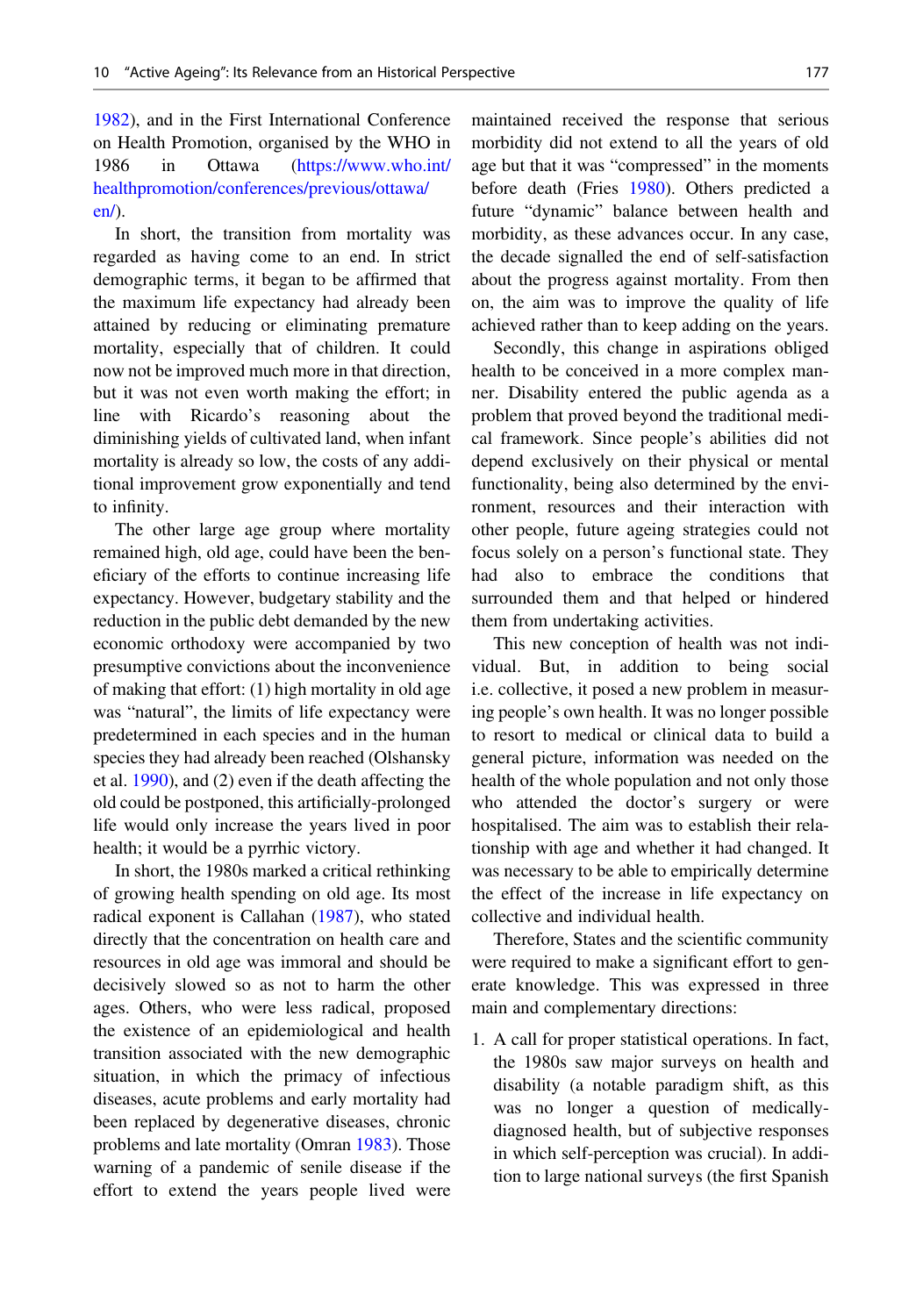one, for example, was conducted in 1986), this effort even shifted to the international statistical agencies, as occurred in the European Union with the creation of SHARE (Survey of Health, Ageing and Retirement in Europe, see <http://www.share-project.org>). It should be added that the new sources increasingly sought knowledge that was longitudinal, of the life cycle, rather than transversal and exclusively devoted to a "snapshot" about each age. Contributing to this were statistical advances such as panel and biographical surveys, together with methodological ones, such as "event history analysis" (Courgeau and Lelievre [1989](#page--1-33)).

- 2. A notable effort was also made to conceptualise and classify the various health problems and abilities affected, which gave rise to the International Classification of Functioning, Disability and Health, the ICF (WHO [2001\)](#page--1-6). Just as a century earlier through the international classification of causes of death, a fundamental tool for achieving comparability and unity of criteria in the political and scientific effort being made was thus achieved,
- 3. Building on the progressive achievements in the first two points, the aim was to create indicators that measured which part of the life expectancy achieved was translated into years of good health or, conversely, into years affected by disability and morbidity. This would provide an international comparative picture, one that would also be seen over time [these were years of abundant technical and methodological proposals for measuring "life expectancy in health" (Robine et al. [1991\)](#page--1-28), which culminated in the 1990s with major reports like the "Global Burden of Disease" (Murray and Lopez [1996](#page--1-34))].

Parallel to the effort to improve the knowledge of old age and the process by which people grow older, the other visible result of strategic change was a progressive attention to the individual's own role in their way of ageing and optimising the way to do so. Epidemiological and health research revealed the growing importance of "lifestyles" or of a healthy environment to reach old age in optimal conditions, without the need for medical or pharmacological treatments. Consequently, the various facets with which the general objective of "good ageing" was pursued were translated into equally diverse labels, which were often too vague and undefined (successful, healthy, active ageing). It was not until 2002 that the concept of Active Ageing received decisive support.

#### 10.6 Finally, the Summit of 2002

The process by which health became the focal point of old age policies culminated in the Second World Assembly on Ageing, which was organised by the United Nations and held in Madrid in 2002. This combined the political interest and two decades of conceptual, scientific and strategic change with regard to old age (Sidorenko and Walker [2004\)](#page--1-17). The Assembly also took place in a far less restrictive economic context than that of Vienna in the early 1980s. The ambition contained in the objectives had only grown, but it also served to disprove that the transition from mortality had been concluded. On the contrary, precisely since the 1980s, in the countries advanced in this transition the possibility of death had only receded in the advanced ages, exactly the opposite of what was predicted. This unexpected good news had, however, its troubling side because it raised renewed challenges in all the areas where the alarm bells had been ringing two decades earlier (Pérez Díaz and Abellán García [2016](#page--1-29); Bárrios [2015](#page--1-35)).

Thus, international consensus was sought to structure the measures to meet the challenge of ageing and the result was the approval of the Madrid International Plan of Action on Ageing (United Nations [2002](#page--1-36)). It happened that this document faithfully adopted the definition of Active Ageing that the WHO had just proposed the same year in its document Active Ageing: A policy framework (available at [https://www.who.int/age](https://www.who.int/ageing/publications/active_ageing/en/) [ing/publications/active\\_ageing/en/](https://www.who.int/ageing/publications/active_ageing/en/)).

From then on, the primacy of active ageing became overwhelming. It was adopted by national, regional and international policies, in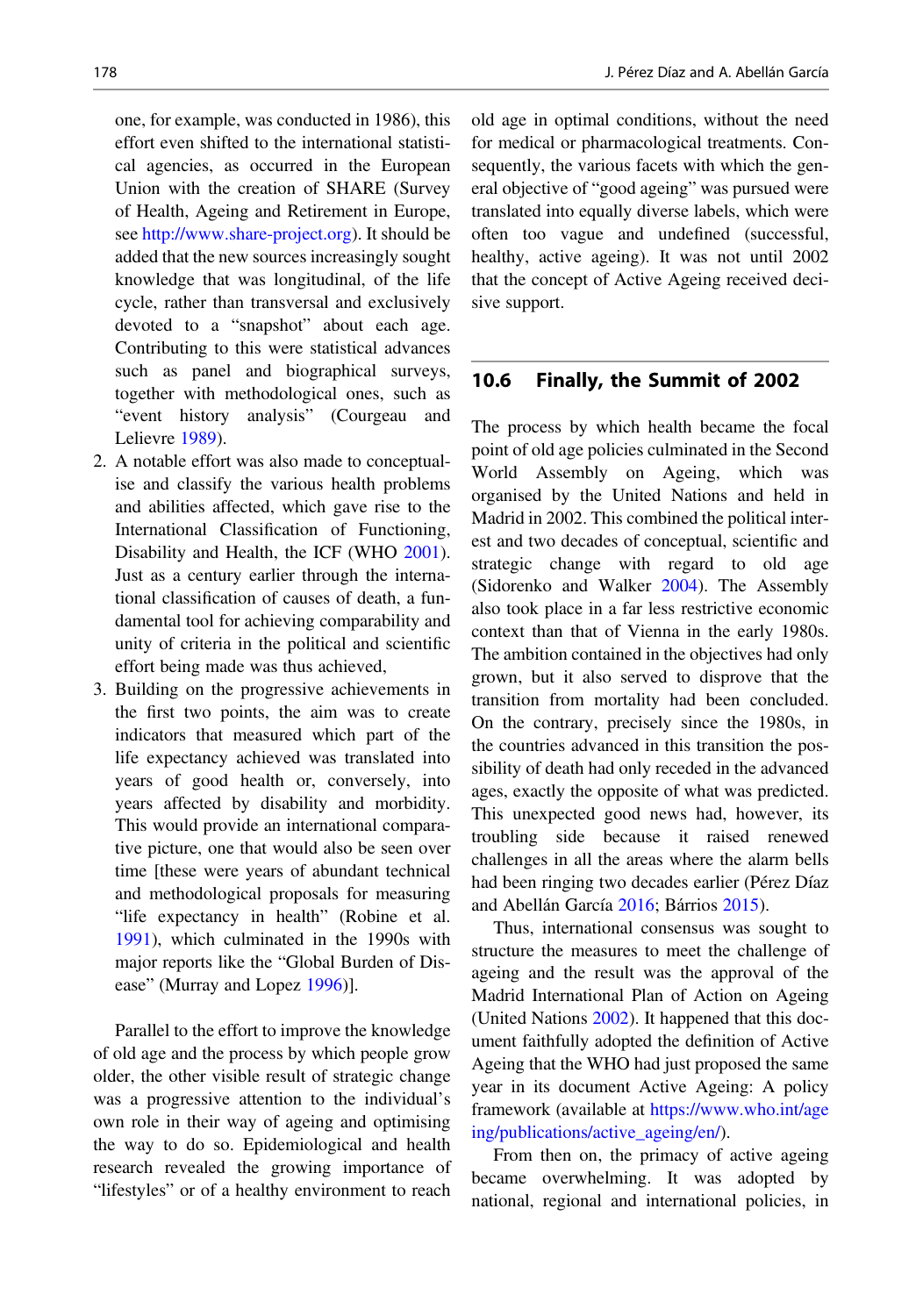their respective agendas, in funding lines, in strategic and research plans, until it became part of the official language. That orthodoxy may be seen from the fact that the EU declared 2012 as European Year of Active Ageing and Intergenerational Solidarity.

It seemed that the multitude of proposals for conceptualising good ageing (healthy, successful, good life, productive, optimal etc.) had been left behind and a unitary vision and a common definition finally achieved. But the difficulties did not disappear. It became urgent, as had happened two decades earlier with regard to disability, to discover the data and methods to quantify Active Ageing and determine its evolution over time and the degree of success of the measures undertaken to achieve it. Otherwise, the unification represented by the new WHO paradigm was in danger of only being a rhetorical proposal without any real usefulness.

In fact, the United Nations Economic Commission for Europe created the Active Ageing Index, which is multidimensional and bares great conceptual ambition. It brought together 22 different indicators grouped into four major domains: work, social participation, independent living and the capacity for Active Ageing. The first three measured the individual's degree of achievement, while the latter sought to measure their readiness to achieve them (Zaidi et al. [2017;](#page--1-14) Rodriguez-Rodriguez et al. [2017;](#page--1-37) Lamura and Principi [2019\)](#page--1-11).

However, compared to the situation in the 1980s, the attention now devoted to old age had become much more diverse and holistic. Active Ageing was actually an "umbrella" slogan with which WHO wished to guide States towards comprehensive and very broad policies on old age, including health, but also economic security and participation in society, which embraces political and citizen participation. All this significantly hindered quantification, despite the fact that the initial studies on the index were presented in 2012, coinciding with the European Year on Active Ageing and Solidarity between Generations. The subsequent sustained statistical effort was enshrined in the Second International Seminar on the Active Ageing Index UNECE 2018 (the studies presented may be viewed in full at [https://www.unece.org/index.php?](https://www.unece.org/index.php?id=49105)  $id=49105$  $id=49105$  $id=49105$ ) and the European Centre for Social Welfare Policy and Research was especially prominent [\(https://www.who.int/ageing/events/](https://www.who.int/ageing/events/world-report-2015-launch/en/) [world-report-2015-launch/en/](https://www.who.int/ageing/events/world-report-2015-launch/en/)) in it. However, so far there has been little international implementation of the index, despite the satisfaction its authors showed in presenting it.

#### 10.7 Abandonment in 2015

The second decade of this century began with Active Ageing apparently consolidated as a global objective and political concept, a theoretical paradigm around which action and research were structured.

However, to the surprise of all the scientific community dedicated to clarifying, conceptualising, measuring and discovering the most effective keys to promoting Active Ageing, or for all the types of bodies determined to use it as a reference for their own activities, the newest official WHO documents suddenly began to drop the term (Fernández-Ballesteros [2017](#page--1-38)). Once again, they replaced it with some of its other variants and, particularly, with "healthy ageing." This was already manifest in the World Report on Ageing and Health 2015 [\(https://www.who.int/](https://www.who.int/ageing/events/world-report-2015-launch/en/) [ageing/events/world-report-2015-launch/en/](https://www.who.int/ageing/events/world-report-2015-launch/en/)),

but above all in the Global Strategy and Action Plan on Ageing and Health 2016-2020, approved at its 69th World Assembly in 2015 [\(https://www.](https://www.who.int/ageing/global-strategy/en/) [who.int/ageing/global-strategy/en/\)](https://www.who.int/ageing/global-strategy/en/).

Unexpectedly, the international organisation that since 2002 had become the main driving force behind the concept, and an obligatory reference when providing it with a definition accepted by all, had stopped using it. The change must have occurred sometime in 2014, when the studies were commissioned to organise the following year's Assembly where the new action plan was to be approved. However, the reasons have never been made explicit. Active Ageing has disappeared from the most important documents that the WHO drafts today, but at no time has the organisation issued an official statement or a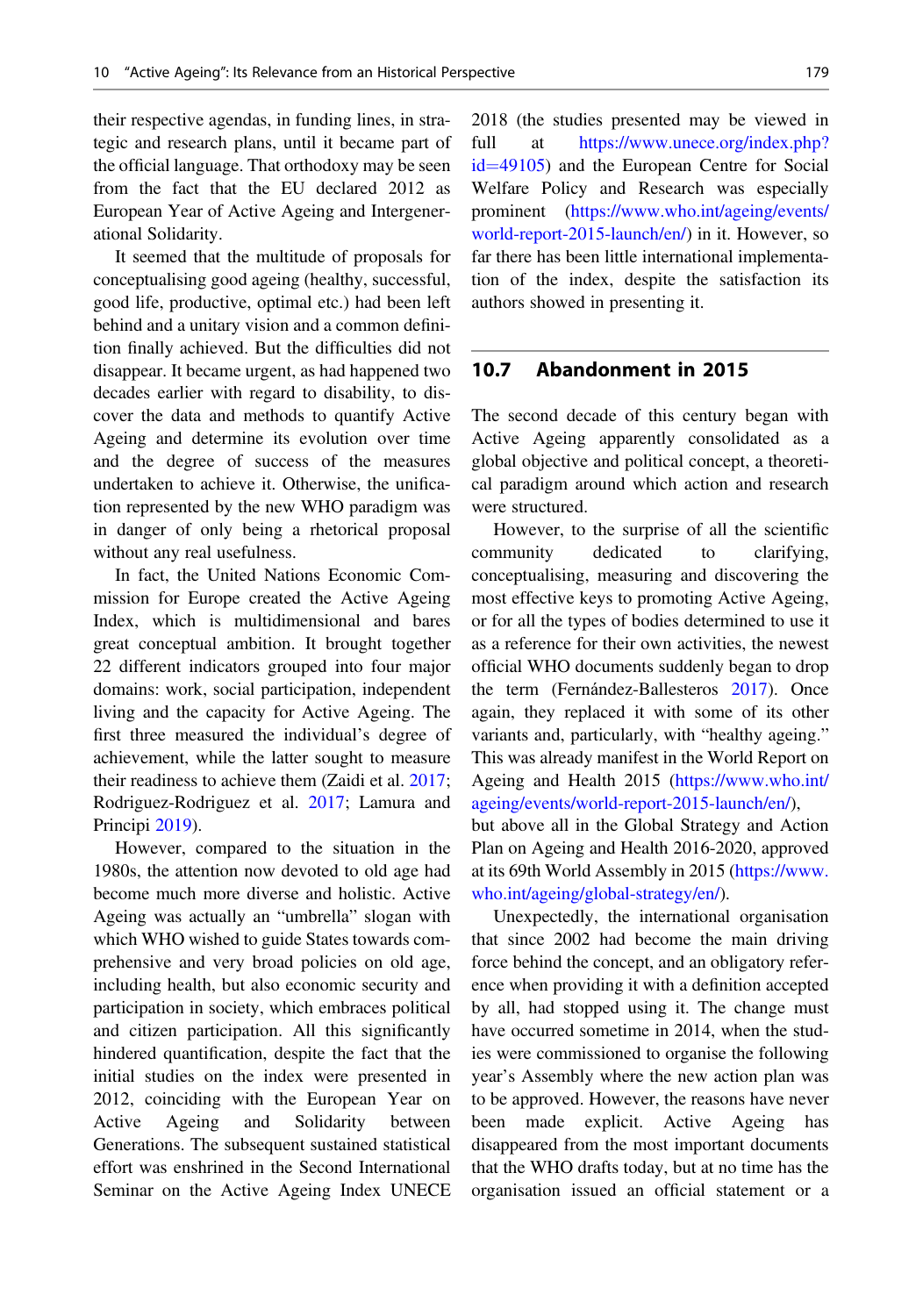document that we can use to find an explanation for the term being dropped.

With the perspective provided by the cumulative silence that has appeared since then, it is worth considering the possible reasons that, either separately or in combination, could explain this odd turn of events:

- The apparent international unity hid important differences. Europe had adopted and promoted the approach approved in 2002 (visible in the inclusion of Active Ageing as the objective of its research framework programmes, and in particular in the creation of the FUTURAGE and similar networks) (Rodríguez Rodríguez et al. [2012](#page--1-39)). However, in the US, where the medical and hospital industry carries significant weight and a lesser connection to State policies, there is still a preference for the terms "healthy ageing" and "successful ageing", which display a greater tradition and special emphasis on individual achievements. In American gerontology, there is a long tradition of publishing and revised re-editing of large reference "Handbooks", which are true encyclopaedias on the state of the field, such as Springer's The Encyclopedia of Aging: 2-Volume Set: (Noelker et al. [2006\)](#page--1-40), The Encyclopedia of Aging (Maddox [2013](#page--1-41)), or the monumental Handbook of Aging and Social Sciences (eighth edition) of Academic Press (Ferraro and George [2015\)](#page--1-42). After a review of the main ones, we have verified that the degree of implementation of Active Ageing in these manuals is practically nil. Even the Futurage researchers, the promoters of the Active Ageing Index and those who were convinced of their good analytical results, systematically avoid addressing its limited international implementation (Zaidi and Howse [2017](#page--1-41)).
- After the apparent consensus after 2002, the truth is that operational problems persisted. Polysemy continued to hinder unambiguous definition and the breadth of the concept hindered its measurement. Holistic and transversal ambition, which had removed it from the strict medical and health field, did not produce

the same positive results as in the precedent of the International Classification of Functioning, Disability and Health, the ICF-2001 (WHO [2001\)](#page--1-6). It is therefore unsurprising that there was no consolidation of the way to measure the weight of the different risks that affect Active Ageing (e.g. non-participation), as opposed to the success achieved by measures of the risk of disease or disability (Pérez Salanova [2016\)](#page--1-43).

- The economic crisis that began in 2008 significantly hindered the viability of action plans on Active Ageing in Europe too. Unemployment and the consequent shrinkage in contributions again made public finances a priority compared to the mere change in the population pyramid and the needs it raised. The issue of pensions again gained in uncertainty in the face of the approved purposes of greater economic protection. This was visible even in the European Year for Active Ageing, 2012, in keeping with the European Commission publishing a White Paper on Adequate, Safe and Sustainable Pensions (European Commission [2012a](#page--1-23), [b\)](#page--1-24), which followed on from the Ageing Report 2009 in recommending increasing the retirement age, limiting access to early retirement, and linking what would be received to what had been contributed. This consolidated a perverse use of the "active" concept as a literal synonym for the postponement in the age at which the active working life ends. This was the case in the Spanish reform of 2013, approved under the following label: "Royal Decree-Law 5/2013, of March 15, on measures to encourage the continuity of the working life of older workers and promote Active Ageing" (Jefatura del Estado [2013](#page--1-44)) (highlighted by the author). The contrast with the concept defined and promoted by the WHO was very visible.
- Without the WHO being able to anticipate it in 2002, much of the research work on old age has been diverted to new technology companies that will save in health spending in the future thanks to information and communication technologies (ICT). This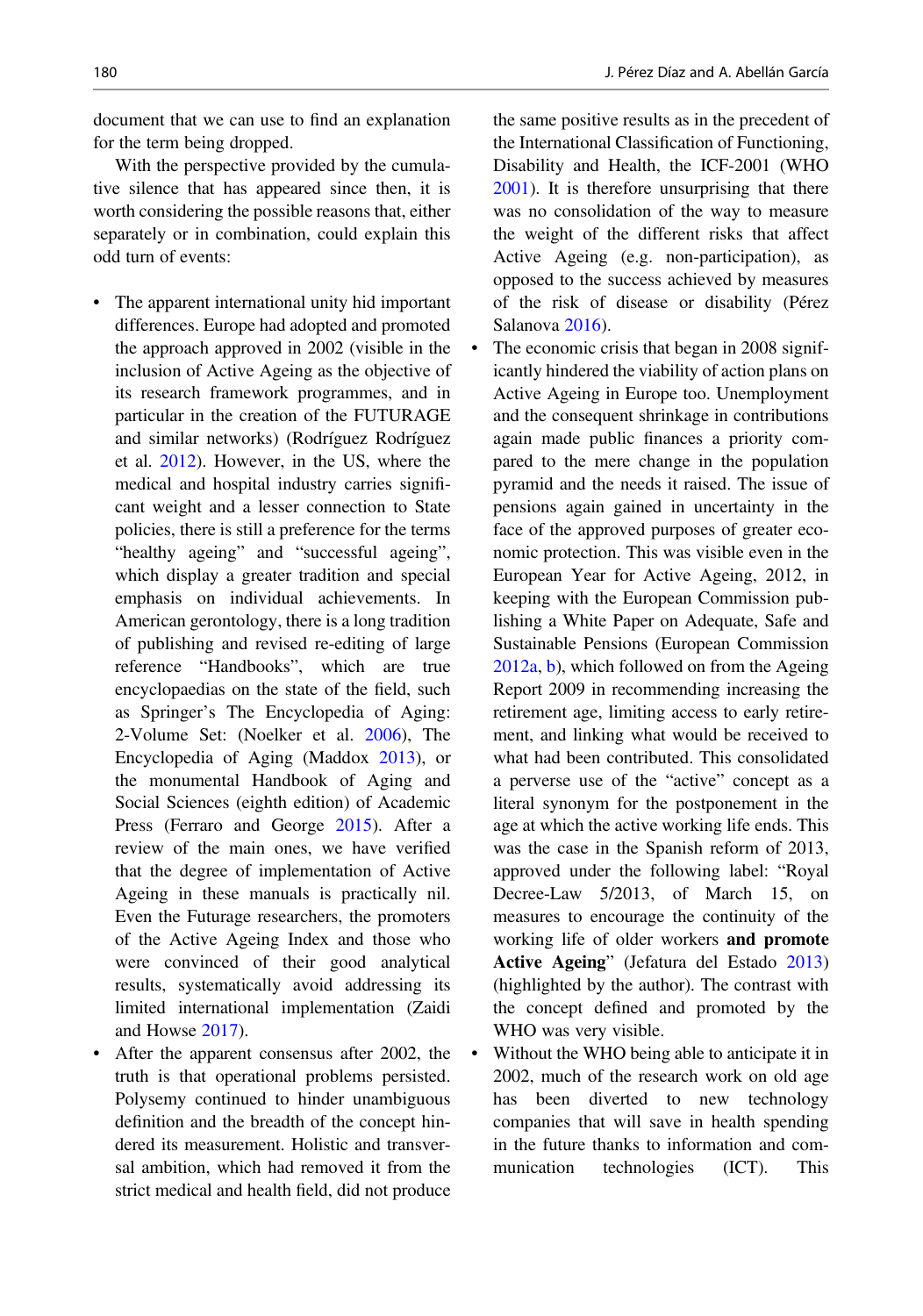unforeseen reorientation is enshrined in the statement of priority research topics to be funded by the EU in Horizon 2020, where ageing only appears unless in relation to the development of these ICTs ([https://ec.europa.](https://ec.europa.eu/programmes/horizon2020/en/news/horizon-2020-work-programme-2018-2020) [eu/programmes/horizon2020/en/news/hori](https://ec.europa.eu/programmes/horizon2020/en/news/horizon-2020-work-programme-2018-2020) [zon-2020-work-programme-2018-2020](https://ec.europa.eu/programmes/horizon2020/en/news/horizon-2020-work-programme-2018-2020)).

The WHO is in reality reinforcing its strategy embodied in the ICF-1991 by now placing the emphasis on health and healthy ageing, defined as that in which functional capacities are maintained (Rodríguez Mañas [2016](#page--1-45)). The current replacement of Active Ageing with "healthy" occurs with a much broader conception of health than was covered in the 1980s.

Internal dynamics have certainly influenced the WHO itself; the sectors that are less satisfied by the great breadth and vagueness inherent in the concept of "active" in reference to ageing have never gone away. These sectors are more likely to circumscribe the general strategy of good ageing in its facet of health. It is even possible that behind the big issues, strategies, international agreements and action plans, the action and ideas of individuals within the WHO itself carry significant weight in the most recent change. We may, for example, speculate on how this coincides with the retirement of Alexandre Kalache, the Director of the WHO's "Ageing and Life Cycle" programme until 2008. He was one of the most involved and influential supporters of Active Ageing as a lynchpin of strategies and the promoter of the work document Active Ageing: a Political Framework, which was presented at the Second World Assembly on Ageing in Madrid in 2002. The founder in 2012 of the International Longevity Centre Brazil (ILC-BR) and Co-Chair of the Global Alliance of ILCs and prominent promoter of the WHO Friendly Cities project in 2007, even in 2015 he stood out for initiatives like the inclusion of a fourth pillar of Active Ageing -lifelong learning-, adding to the three proposed in the 2002 document (health, participation and safety) (ILC-BR [2015](#page--1-46); Bárrios [2015\)](#page--1-35).

#### 10.8 Discussion and Conclusions

Whatever the reasons why the WHO has suddenly stopped using Active Ageing as the axis for its action plans with regard to old age, we need to take stock of the results obtained after over a decade of its promotion, an indispensable element for judging why the term has been dropped. Even if this leads us into an area that might be open to subjectivity, the authors of this chapter believe that the expectations generated have not been properly satisfied.

From the conceptual and scientific viewpoint, unification and clarification remain a challenge. On the one hand, the notable institutional and financial support for research has been made from a political and dirigiste conception of the topics to be funded. The result has been that for years practically the only way of receiving financial support for research into old age has been to propose studies that included the Active Ageing label. Paradoxically, the result has been to increase heterogeneity and noise, and hinder conceptual and methodological unification.

Another trend observed whose results were surely not expected is the intensification of holism in official discourses. Until the 1980s, old age and health were separate as public policy objectives, but since then they have tended to become a single issue that encompasses increasingly more dimensions (health, well-being, participation, quality of life etc.). The problem is that the change from "old age" to "ageing" becomes a black hole that drags everything in. Ageing is a process that embraces practically all life and all its spheres, so that since 2002, by subsuming issues as different as pensions, work, disability, political participation or social and family relations, the conceptual framework of Active Ageing has ended up including the full life cycle. However stimulating it may be, this globalising effort makes it very difficult to implement the strategies and actions to be taken.

On the other hand, and with regard to the recent changes observed in old age, which include a marked improvement in its life expectancy both in terms of years and living conditions,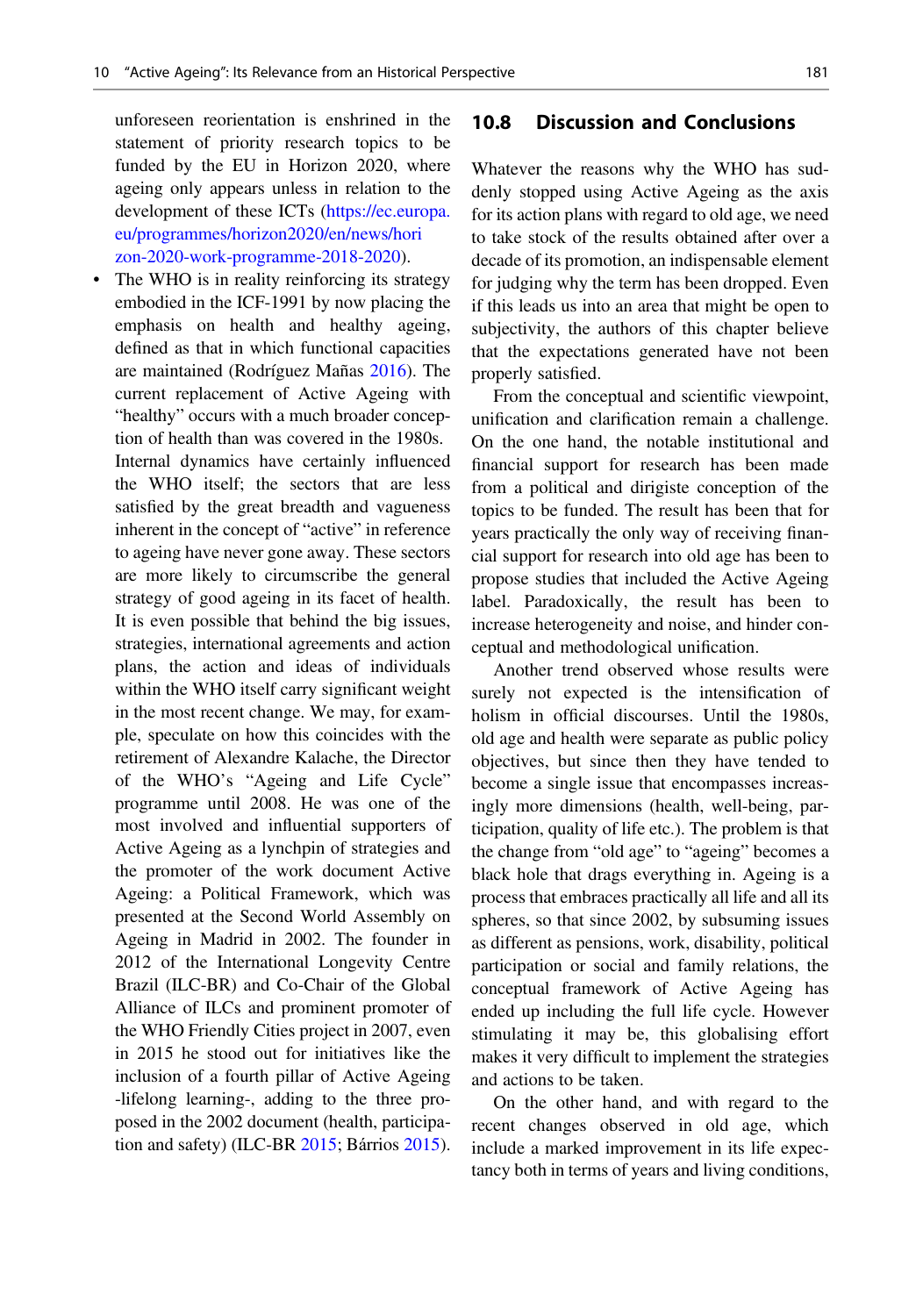these can hardly be attributed to policies associated with Active Ageing. More than the recent recommendations on individual behaviour or public strategies, and with the same logic of the life cycle that sustains the perspective of Active Ageing, it should be acknowledged that improvements were gestated many decades earlier, in the earlier stages of life, including childhood, of the successive generations to have now entered old age. Long before, that is, the strategy of Active Ageing was formalised.

In the light of the above, Active Ageing has probably been ambiguous in sustaining a strategy on old age, understood as a part or type of the population, while appealing to the dynamic concept of ageing as a universal life process. On many occasions, what in theory were proposed as new ways of ageing, directed by public policies, were really only new ways of treating those who are now aged.

But this criticism can be made even more insidious and general. In this chapter, we have attempted to clarify the present state of Active Ageing as a concept with differing degrees of implementation and possible uses, drawing a broad historical picture of its evolution. Observing its origins in the specialised practices of the healthcare facilities for the older persons, and its conversion into a tool of international strategies since the 1980s, it might be asked whether its underlying engine has not always been to reduce public spending. Throughout this process, and despite the official rhetoric of national and international bodies, it is possible that Active Ageing has always served to shift a growing burden imposed by the weight of good ageing onto individuals themselves, onto their families and social environments, and onto the market. If this general criticism were substantiated, then the labels and theories employed to denominate this strategy would have been merely instrumental for the institutional, political and scientific actors involved; each would have done so for their own reasons (the need to finance their work in the case of researchers, the need for administrations to give themselves an innovative sheen etc.).

Among all the uncertainties that the WHO has generated in recent years when reverting to the term "healthy ageing" instead of Active Ageing, the most obvious is whether this change will become generalised and signal the end of the concept. In any case, if the change of label entails the abandonment of the aspirations of the 2002 action plan, based on the trilogy of healthparticipation-financial security, to reduce everything again to the first, it seems clear that we are talking about a backward step. Beyond the concepts on which the strategies regarding old age and health are based, the challenges to which the initiative on Active Ageing attempted to respond remain very much with us. It would have helped for the WHO to explain to some degree its terminological and conceptual change, because it is also possible that, far from a retreat towards a more health-based conception of strategies to promote good ageing, the explanation lay in the broadening of the concept of "health" to extend it to the other two areas, participation and security. Even former proponents of Active Ageing as a strategic lynchpin are currently reclaiming other terms (healthy, successful etc.) without experiencing any difficulty in continuing to support the same strategic proposals. Fernández-Ballesteros et al. [\(2019](#page--1-47)) provide a manifest example of this attitude.

In any case, the need for a global, coordinated response to the revolutionary change in dynamics and demographic structures has not gone away. Rather, it will become increasingly urgent. The baby-boom generations will soon be reaching the age of 65 but there also will be a rapid expansion of life beyond 100 years, a radical modification of traditional human population survival. We are at the threshold of super-longevity, and this must begin to be raised seriously as a challenge (Araújo et al. [2016](#page--1-48)) beyond the simple increase of old age in age ranges as a whole.

Acknowledgments This study was funded by: i) SURVIVAL-APC project (MICINyU, Retos Investigación 2018; ref. RTI2018-097812-B-100; 2019- 2021); ii) ENVACES project (MINECO/FEDER/UE; ref. CSO2015-64115-R; 2016-2019); iii) ENCAGE-CM Program (Comunidad de Madrid/Fondo Social Europeo; ref. S2015/HUM-3367; 2016-2019).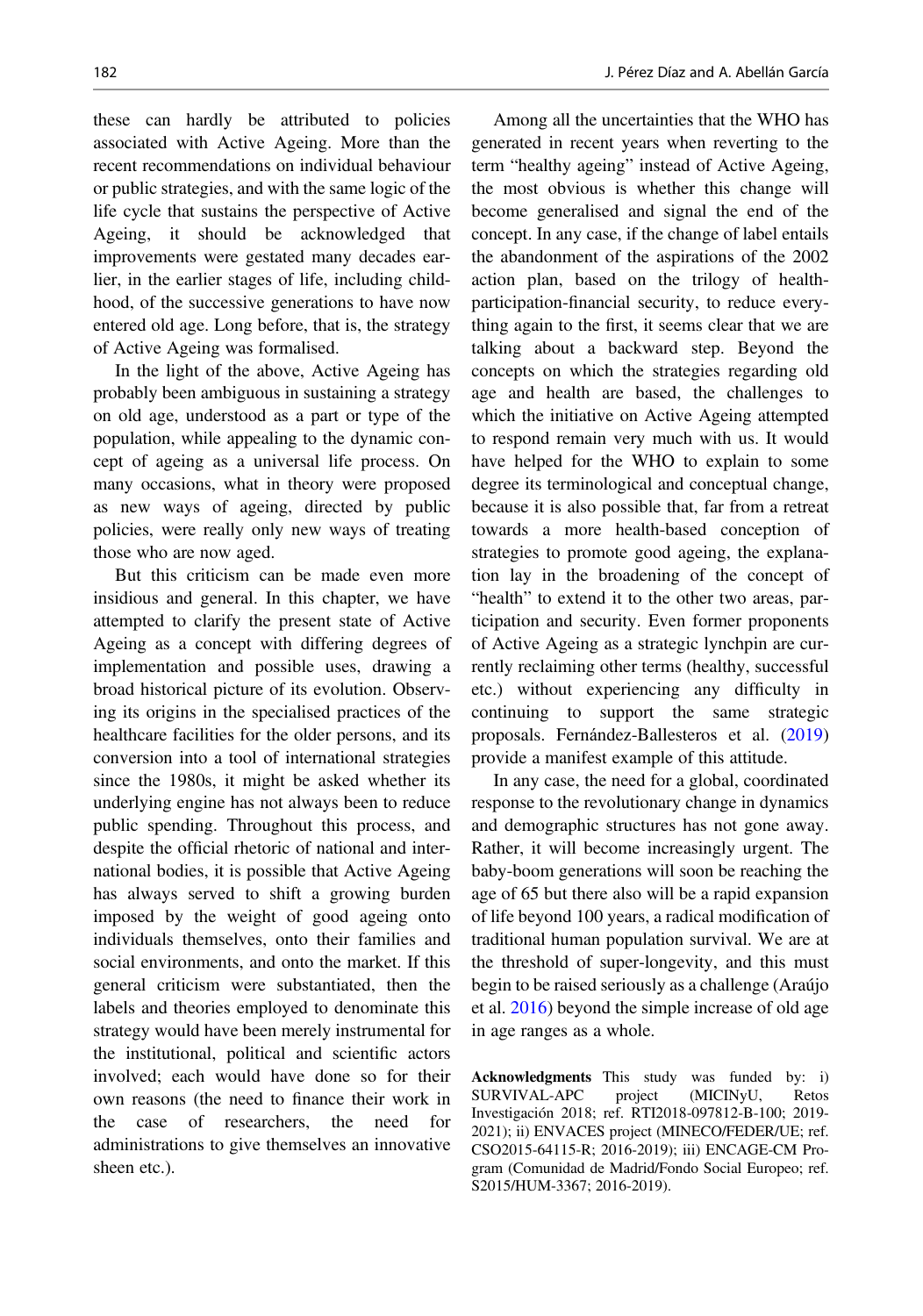#### References

- Araújo, L., Ribeiro, O., Teixeira, L., & Paúl, C. (2016). Successful aging at 100 years: The relevance of subjectivity and psychological resources. International Psychogeriatrics, 28(2), 179–188.
- Atchley, R. C. (1971). Retirement and leisure participation: Continuity or crisis? The Gerontologist, 11, 13–17.
- Bárrios, M. J. (2015). ILC-BR (2015), active ageing: A policy framework in response to the longevity revolution, international longevity Centre Brazil, Rio de Janeiro, Brazil. Presented at Forum Sociológico. Série II.
- Callahan, D. (1987). Setting limits. Medical goals in an aging society. New York: Simon & Schuster.
- Clare, S. (2019). The 2018 international federation on ageing conference, 14th global conference on ageing. International Journal of Care and Caring, 3(2), 313–316.
- Courgeau, D., & Lelievre, E. (1989). Analyse démographique des biographies. Paris: Manuels de l'INED.
- Cumming, E., & Henry, E. (1961). Growing old, the process of disengagement. New York: Basic Books.
- del Estado, J. (2013). Real Decreto-ley 5/2013, de 15 de marzo, de medidas para favorecer la continuidad de la vida laboral de los trabajadores de mayor edad y promover el envejecimiento activo. Boletín Oficial del Estado, 65, 21441–21474. [https://www.boe.es/eli/](https://www.boe.es/eli/es/rdl/2013/03/15/5) [es/rdl/2013/03/15/5.](https://www.boe.es/eli/es/rdl/2013/03/15/5)
- Easterlin, R. A. (1968). Population, labor force and long swing in economic growth. New York: National Bureau of Economic Research.
- European Commission. (2012a). White paper. An agenda for adequate, safe and sustainable pensions. Brussels: European Commission.
- European Commission. (2012b). An agenda for adequate, safe and sustainable pensions: White Paper: Publications Office of the European Union.
- Fernández-Ballesteros, R. (2017). Active versus healthy aging: A step backwards? Gerontology & Geriatric Medicine, 1(2), 555.
- Fernández-Ballesteros, R., Benetos, A., & Robine, J.-M. (2019). The Cambridge handbook of successful aging. Cambridge: Cambridge University Press.
- Ferraro, K., & George, L. (2015). Handbook of aging and the social sciences. New York: Academic Press.
- Foster, L., & Walker, A. (2014). Active and successful aging: A European policy perspective. The Gerontologist, 55(1), 83–90.
- Friedman, M. (2002). Capitalism and freedom. Chicago: University of Chicago Press, 1962.
- Fries, J. F. (1980). Aging, natural death, and the compression of morbidity. The New England Journal of Medecine, 303, 130–135.
- Froland, C. (1980). Formal and informal care: Discontinuities in a continuum. Social Service Review, 54(4), 572–587.
- Guillemard, A.-M. (1993). Edad, empleo y jubilación: nuevos datos internacionales. Papers, Revista de Sociología, 40, 35–56.
- Havighurst, R. (1954). L'isolement social comme caractéristique spécifique de la population âgée induit-il un tipe d'animation? In R. J. Havigurst et al. (Eds.), Loisirs et 3ème. âge (pp. 195–198). Paris: Centre International de Gérontologie Sociale.
- ILC-BR-International Longevity Centre-Brasil. (2015). Active ageing: A policy framework in response to the longevity revolution. Rio de Janeiro: International Longevity Centre Brazil.
- Kertzer, D. I., & Laslett, P. (Eds.). (1995). Aging in the past: Demography, society, and old age. Berkeley: University of California Press.
- Lamura, G., & Principi, A. (2019). 2018 Active Ageing Index. Analytical Report. Brussels: The United Nations Economic Commission for Europe, the European Commission's Directorate General for Employment, Social Affairs and Inclusion. Retrieved July 28, 2019, from https://www.unece.org/fi[leadmin/DAM/pau/age/](https://www.unece.org/fileadmin/DAM/pau/age/Active_Ageing_Index/Stakeholder_Meeting/ACTIVE_AGEING_INDEX_TRENDS_2008-2016_web_cover_reduced.pdf) [Active\\_Ageing\\_Index/Stakeholder\\_Meeting/](https://www.unece.org/fileadmin/DAM/pau/age/Active_Ageing_Index/Stakeholder_Meeting/ACTIVE_AGEING_INDEX_TRENDS_2008-2016_web_cover_reduced.pdf) [ACTIVE\\_AGEING\\_INDEX\\_TRENDS\\_2008-2016\\_](https://www.unece.org/fileadmin/DAM/pau/age/Active_Ageing_Index/Stakeholder_Meeting/ACTIVE_AGEING_INDEX_TRENDS_2008-2016_web_cover_reduced.pdf) [web\\_cover\\_reduced.pdf](https://www.unece.org/fileadmin/DAM/pau/age/Active_Ageing_Index/Stakeholder_Meeting/ACTIVE_AGEING_INDEX_TRENDS_2008-2016_web_cover_reduced.pdf)
- MacInnes, J., & Pérez Díaz, J. (2008). Demography. In B. Turner (Ed.), The New Blackwell companion to social theory (3rd ed., pp. 428–450). New York: Wiley-Blackwell.
- MacInnes, J., & Pérez Díaz, J. (2009). The reproductive revolution. The Sociological Review, 57(2), 262–284.
- Maddox, G. L. (1963). Activity and morale: A longitudinal study of selected elderly subjects. Social Forces, 42(2), 195–204.
- Maddox, G. L. (2013). The encyclopedia of aging: A comprehensive resource in gerontology and geriatrics. New York: Springer.
- Marmor, T. R. R. (2017). The politics of medicare. New York: Routledge.
- Moody, H. R. (2005). From successful aging to conscious aging. In M. L. Wykle, P. J. Whitehouse, & D. L. Morris (Eds.), Successful aging through the life span: Intergenerational issues in health (pp. 55–68). New York: Springer.
- Murray, J. L., & Lopez, A. D. (1996). The global burden of disease. Cambridge, MA: Harvard University Press.
- Nascher, I. L. (1914). Geriatrics: The diseases of old age and their treatment. Philadelphia: Blakistons Son & Co..
- Noelker, L. S., Rockwood, K., Sprott, R. L., & Schulz, R. (2006). The Encyclopedia of aging: 2-Volume Set. New York: Springer.
- Olshansky, S. J., Carnes, B. A., & Cassel, C. (1990). In search of Mathuselah: Estimating the upper limits to human longevity. Science, 250, 634–640.
- Omran, A. (1977). Epidemiologic transition in the U.S.: The health factor in population change. Washington, DC: Public Health Service.